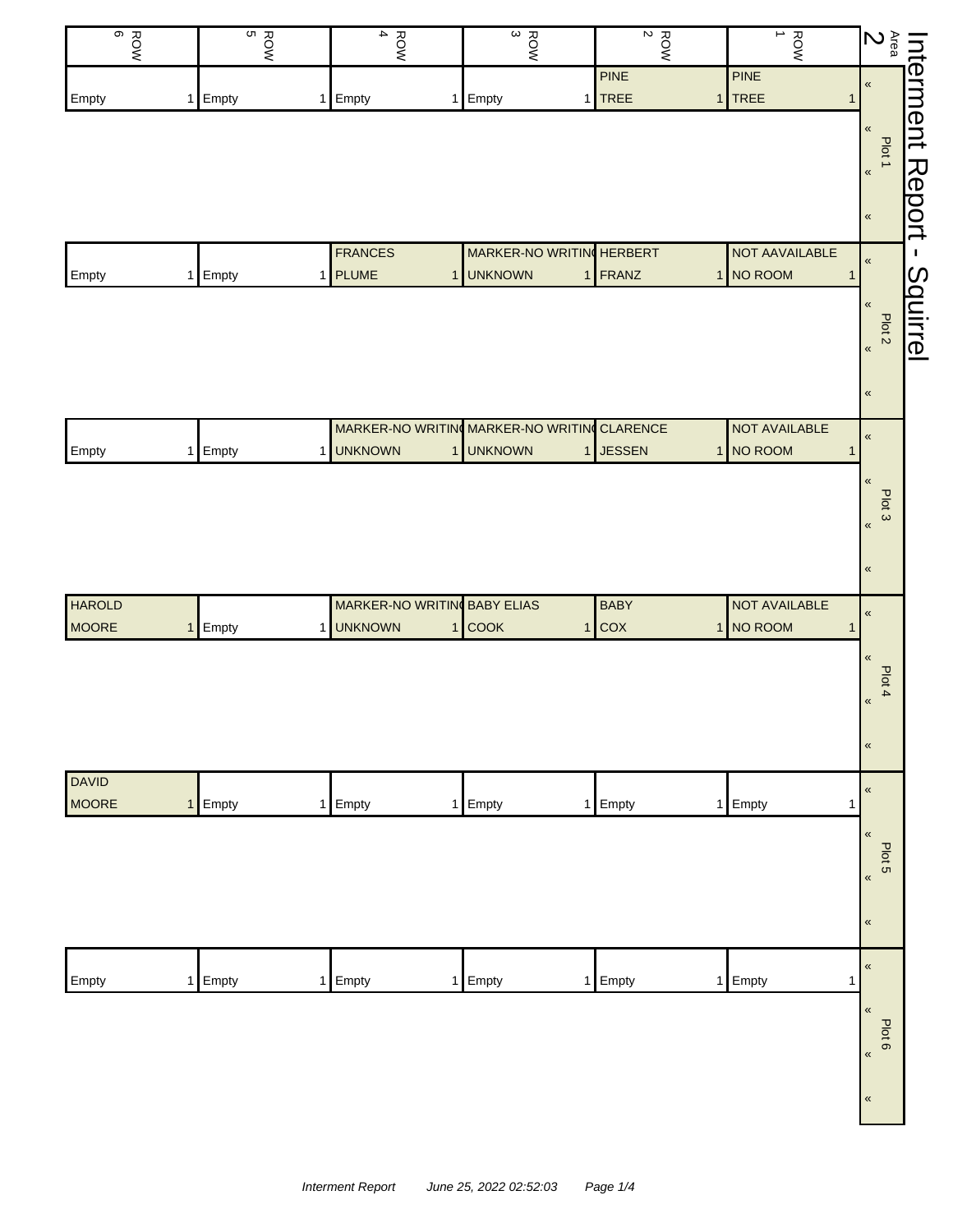| ROW<br>BOW | ROW<br>B       |                | $\blacktriangle$<br><b>ROW</b> |                | $\frac{ROW}{3}$    | $\frac{ROW}{2}$      | $\rightarrow$<br><b>ROW</b>     |             | $\sum\limits_{\substack{a \ b}}$ | Interment |
|------------|----------------|----------------|--------------------------------|----------------|--------------------|----------------------|---------------------------------|-------------|----------------------------------|-----------|
|            | <b>TABITHA</b> |                | <b>BERTHA</b>                  |                | <b>NELSON</b>      | <b>SOLFA</b>         | <b>CHRISTIAN</b>                |             | $\pmb{\ll}$                      |           |
| Empty      | 1 DICKASON     | 1 <sup>1</sup> | FRANZ                          | 1              | <b>NEINDORF</b>    | 1 MOORE              | <b>JESSEN</b><br>1 <sup>1</sup> | 1           |                                  |           |
|            |                |                |                                |                |                    |                      |                                 |             | $\pmb{\mathfrak{C}}$             |           |
|            |                |                |                                |                |                    |                      |                                 |             | Plot 25                          |           |
|            |                |                |                                |                |                    |                      |                                 |             |                                  | Report    |
|            |                |                |                                |                |                    |                      |                                 |             | $\pmb{\kappa}$                   |           |
|            |                |                |                                |                |                    |                      |                                 |             |                                  |           |
|            | <b>JAMES</b>   |                | <b>OSCAR</b>                   |                | <b>WALTER</b>      | <b>ALBERT</b>        | <b>MRS. CHRIS</b>               |             | $\pmb{\kappa}$                   | J.        |
| Empty      | 1 DICKASON     | $\mathbf{1}$   | FRANZ                          | $\overline{1}$ | KUHNRATH           | 1 KUHNRATH           | <b>JESSEN</b><br>1              | $\mathbf 1$ |                                  | Squirrel  |
|            |                |                |                                |                |                    |                      |                                 |             | $\pmb{\ll}$                      |           |
|            |                |                |                                |                |                    |                      |                                 |             | Plot 26<br>92 pld                |           |
|            |                |                |                                |                |                    |                      |                                 |             |                                  |           |
|            |                |                |                                |                |                    |                      |                                 |             |                                  |           |
|            |                |                |                                |                |                    |                      |                                 |             | $\pmb{\ll}$                      |           |
|            | <b>WALTER</b>  |                |                                |                | <b>UNAVAILABLE</b> | <b>NOI AVAILABLE</b> | <b>DIANTHA</b>                  |             | $\pmb{\kappa}$                   |           |
| Empty      | 1 DICKASON     | 1              | Empty                          |                | 1 NO ROOM          | 1 NO ROOM            | <b>JESSEN</b><br>1 <sup>1</sup> | $\mathbf 1$ |                                  |           |
|            |                |                |                                |                |                    |                      |                                 |             | $\pmb{\kappa}$                   |           |
|            |                |                |                                |                |                    |                      |                                 |             | $22 \times 22$                   |           |
|            |                |                |                                |                |                    |                      |                                 |             |                                  |           |
|            |                |                |                                |                |                    |                      |                                 |             |                                  |           |
|            |                |                |                                |                |                    |                      |                                 |             | $\pmb{\kappa}$                   |           |
|            |                |                | <b>WILHELM</b>                 |                | <b>CARSTEN</b>     | <b>ARNOLD</b>        | <b>JAMES</b>                    |             |                                  |           |
| Empty      | 1 Empty        |                | 1 KREMIN                       |                | 1 KUHNRATH         | 1 KUHNRATH           | <b>JESSEN</b><br>1 <sup>1</sup> | 1           | $\pmb{\kappa}$                   |           |
|            |                |                |                                |                |                    |                      |                                 |             | $\pmb{\ll}$                      |           |
|            |                |                |                                |                |                    |                      |                                 |             |                                  |           |
|            |                |                |                                |                |                    |                      |                                 |             | <b>Plot 28</b><br>$\pmb{\kappa}$ |           |
|            |                |                |                                |                |                    |                      |                                 |             |                                  |           |
|            |                |                |                                |                |                    |                      |                                 |             | $\pmb{\ll}$                      |           |
|            |                |                |                                |                |                    |                      |                                 |             |                                  |           |
|            |                |                | ANNA                           |                | <b>UNAVAILABLE</b> | <b>CLARA</b>         |                                 |             | $\pmb{\ll}$                      |           |
| Empty      | 1 Empty        | 1 <sup>1</sup> | <b>KREMIN</b>                  |                | 1 NO ROOM          | 1 KUHNRATH           | Empty<br>1                      | $\mathbf 1$ |                                  |           |
|            |                |                |                                |                |                    |                      |                                 |             | $\pmb{\mathfrak{C}}$             |           |
|            |                |                |                                |                |                    |                      |                                 |             | <b>Plot 29</b>                   |           |
|            |                |                |                                |                |                    |                      |                                 |             | $\pmb{\kappa}$                   |           |
|            |                |                |                                |                |                    |                      |                                 |             |                                  |           |
|            |                |                |                                |                |                    |                      |                                 |             | $\pmb{\ll}$                      |           |
|            |                |                | EDWIN                          |                | <b>SOPHIA</b>      |                      | <b>CHRISTIAN</b>                |             | $\pmb{\kappa}$                   |           |
| Empty      | 1 Empty        |                | 1 KREMIN                       | $\overline{1}$ | KUHNRATH           | 1 Empty              | 1 JESSEN                        | 1           |                                  |           |
|            |                |                |                                |                |                    |                      |                                 |             | $\pmb{\kappa}$                   |           |
|            |                |                |                                |                |                    |                      |                                 |             | $P$ lot 30                       |           |
|            |                |                |                                |                |                    |                      |                                 |             |                                  |           |
|            |                |                |                                |                |                    |                      |                                 |             |                                  |           |
|            |                |                |                                |                |                    |                      |                                 |             | $\pmb{\ll}$                      |           |
|            |                |                |                                |                |                    |                      |                                 |             |                                  |           |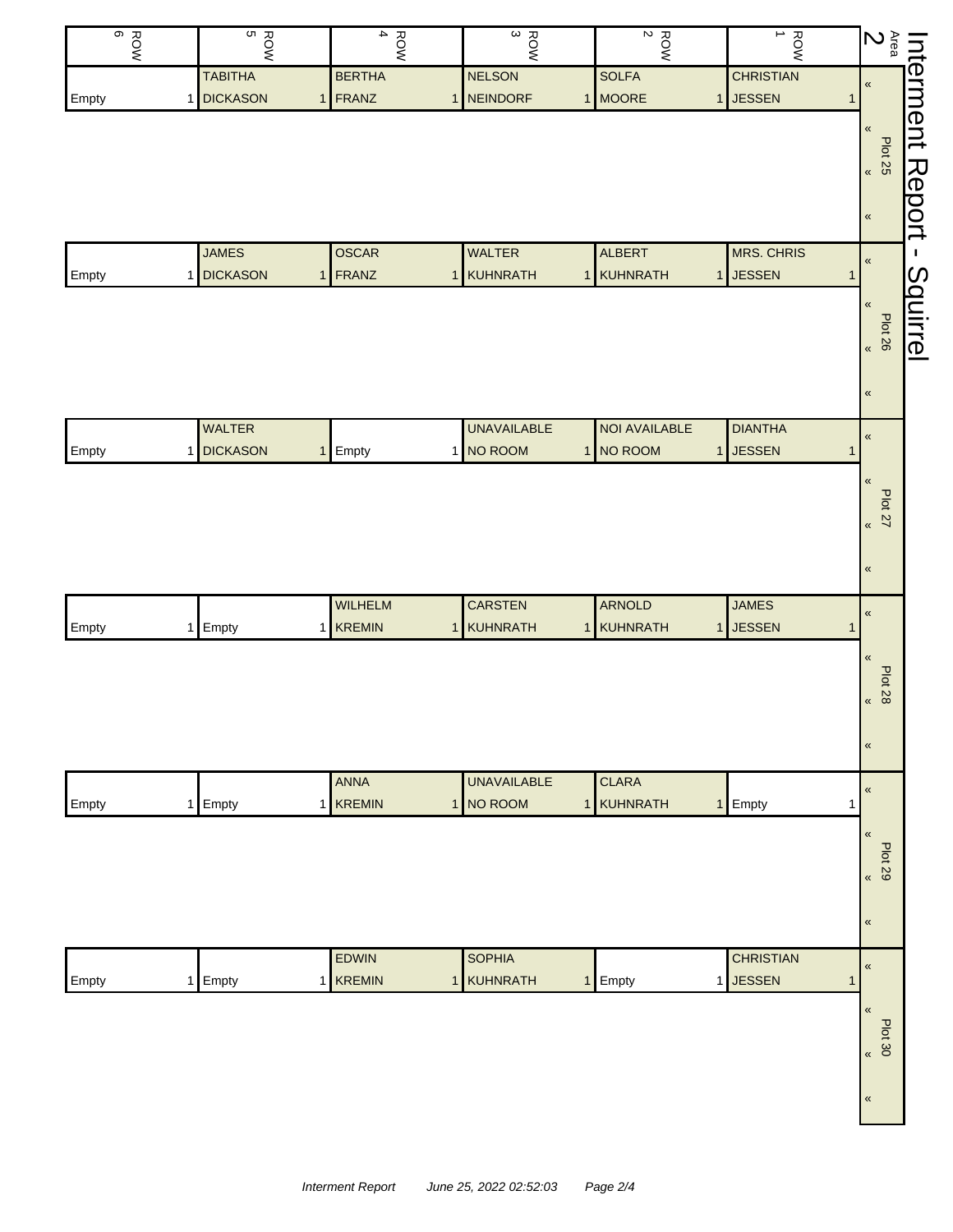| $\frac{ROM}{12}$ | $\frac{ROW}{11}$ | ROW<br>POW | $\begin{array}{c}\n\circ \\ \circ \\ \circ\n\end{array}$ | ROW<br>B | $\frac{1}{7}$         |                                                                                    |                 |
|------------------|------------------|------------|----------------------------------------------------------|----------|-----------------------|------------------------------------------------------------------------------------|-----------------|
|                  |                  |            |                                                          |          | Empty<br>$\mathbf{1}$ | Interment Report -<br>Area Plot 1<br>2<br>2<br><b>2</b> * <u>* * * *</u>           |                 |
|                  |                  |            |                                                          |          | Empty<br>$\mathbf{1}$ | $\pmb{\kappa}$<br>$\pmb{\alpha}$<br>Plot 2<br>$\pmb{\ll}$                          | <b>Squirrel</b> |
|                  |                  |            |                                                          |          | Empty<br>$\mathbf{1}$ | $\pmb{\ll}$<br>$\pmb{\ll}$<br>Plot 3<br>$\pmb{\alpha}$<br>$\pmb{\kappa}$           |                 |
|                  |                  |            |                                                          |          | Empty<br>1            | $\pmb{\ll}$<br>$\pmb{\langle}$<br>Plot 4<br>$\pmb{\kappa}$<br>$\pmb{\mathfrak{C}}$ |                 |
|                  |                  |            |                                                          |          | Empty<br>$\mathbf{1}$ | $\pmb{\ll}$<br>$\pmb{\ll}$<br>Plot 5<br>$\pmb{\alpha}$<br>$\pmb{\ll}$              |                 |
|                  |                  |            |                                                          |          | Empty<br>$\mathbf{1}$ | $\pmb{\kappa}$<br>$\pmb{\ll}$<br>Plot 6<br>$\pmb{\kappa}$<br>$\pmb{\kappa}$        |                 |

 $\overline{\phantom{a}}$